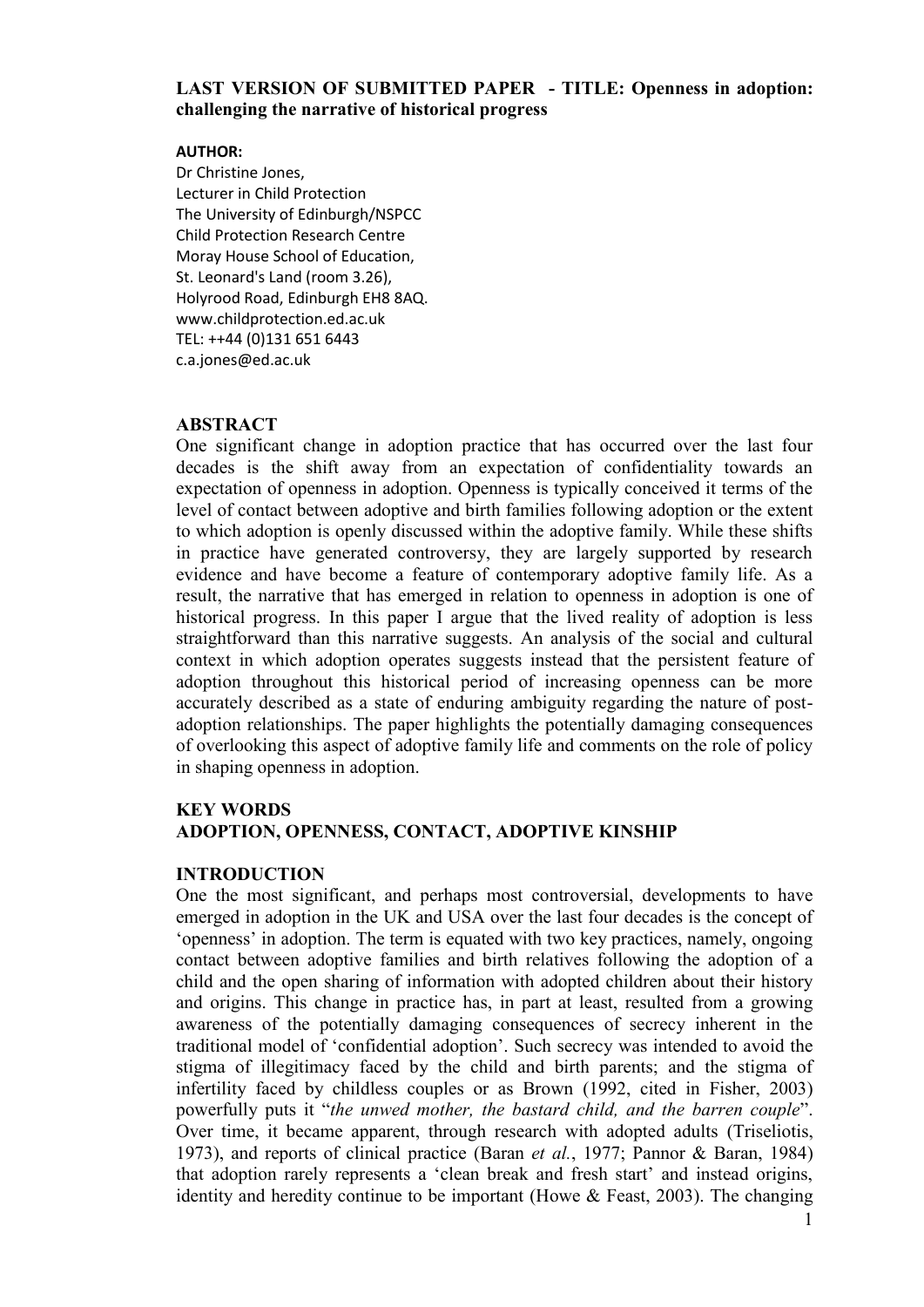needs of children requiring adoptive placements have also contributed to a shift in practice as more older children with established relationships with birth relatives have been adopted through the care system and ongoing contact has been seen as desirable.

This paper reviews existing academic literature relating to openness in adoption with the aim of examining the relevance of the concept for adoptive families, social policy and welfare practices. The review uses a narrative approach to explore the phenomenon of openness and its historical development. The specific focus of the review is domestic adoption. Particular attention is given to UK and US literature given some of the similarities between the systems of domestic adoption within these countries. The paper challenges the dominant narrative of progress in relation to openness in adoption. It suggests that greater account needs to be taken of the cultural context in which openness in adoption operates in order to understand the challenges of adoptive family life and the support needs of families. Finally, the paper comments on the implications of this analysis for an adoption policy agenda.

## **THE DEVELOPMENT OF THE CONCEPT OF OPENNESS**

The term 'openness' has come to encompass a range of practices including disclosure of adoptive status to the adoptee, adoption-related conversations within the adoptive family, a one-off meeting between adopters and the child's birth mother, an annual exchange of written information between the adoptive and birth family via a third party (known as indirect or letterbox contact) and ongoing face-to-face meetings between birth and adoptive parents and the adopted child (known as direct contact). Grotevant and McRoy [\(1998\)](#page-10-2) have described three types of adoption openness, namely, confidential adoptions where little or no information is exchanged, mediated adoptions where only non-identifying information is exchanged and communication is through a third party and fully disclosed adoptions where identifying information is exchanged directly between the parties and face to face contact is arranged without the intervention of the adoption agency. There has been a recognition that patterns of contact and information exchange between adoptive and birth families may change over time [\(Grotevant](#page-10-3) *et al.*, 2005; [Triseliotis](#page-12-2) *et al.*, 1997) and the requirements for openness are understood to change as a child develops cognitively and socially and as life events unfold [\(Brodzinsky](#page-10-4) *et al.*, 1984; [Hajal &](#page-10-5)  [Rosenberg, 1991\)](#page-10-5).

Brodzinsky [\(2005\)](#page-10-6) has made a distinction between 'open' adoption and 'openness' in adoption. He has described the former as a particular type of family structure characterized by the sharing of identifying information and some direct contact between the birth family and adoptive family. Open adoption is, therefore, synonymous with Grotevant and McRoy's category of fully disclosed adoption. He suggests that openness in adoption is a much broader construct that describes an openness of attitude on the part of the adoptive parents, a process of communication and emotional support, a willingness to explore the meaning of adoption. Above all he refers to it as "*a state of mind and heart*" [\(Brodzinsky, 2005, p 149\)](#page-10-6). He differentiates former definitions of openness and his definition through the use of the terms 'structural openness' and 'communicative openness'. Building on Brodzinsky's writings, Neil [\(2007\)](#page-11-1) has recently described five key elements of communicative openness. These include communication with the adopted child about adoption; comfort with, and promotion of, dual connection; empathy for the adopted child; willingness to communicate with the birth family; and empathy for the birth family.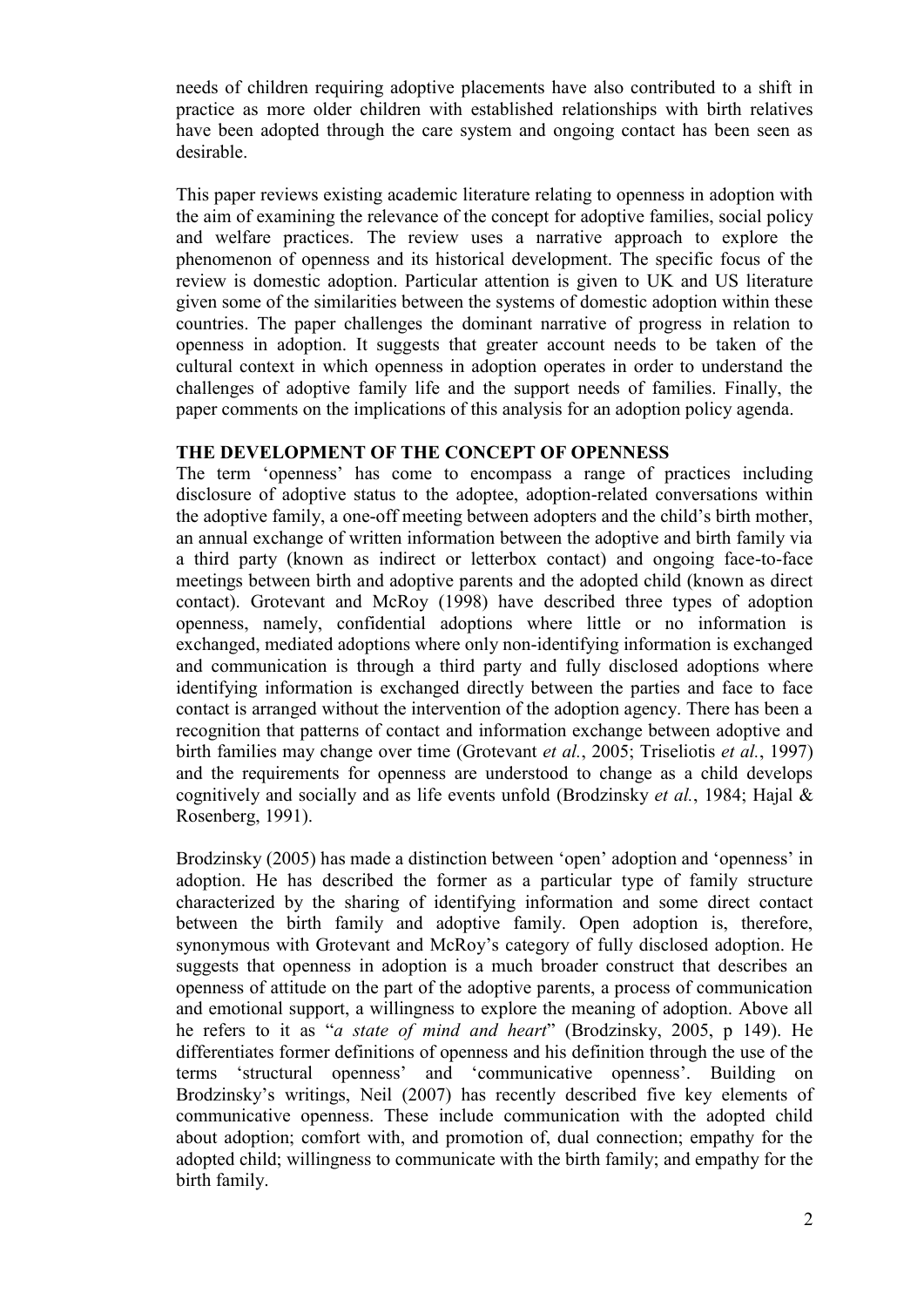# **EVIDENCE RELATING TO OPENNESS IN ADOPTION**

There is a growing body of empirical evidence, developed particularly in the UK and USA, relating to openness in adoption. This can be broadly categorised as research that focuses on the outcomes of communicative openness and research that focuses on the outcomes of structural openness. Within the category of structural openness I include work relating specifically to search and reunions between adult adoptees and birth family members following confidential adoptions.

In relation to communicative openness, the limited research that has been undertaken has shown an association between communicative openness within an adoptive family and the wellbeing or adjustment of the child [\(Brodzinsky, 2006;](#page-10-7) [Hawkins](#page-11-2) *et al.*[, 2008\)](#page-11-2), the development of a positive identity as an adopted person [\(Hawkins](#page-11-2) *et al.*[, 2008;](#page-11-2) [Howe & Feast, 2003\)](#page-11-0) and higher levels of satisfaction with the adoption expressed by the adoptee in adulthood [\(Howe & Feast, 2003;](#page-11-0) [Raynor, 1980\)](#page-12-3).

Empirical evidence relating to structural openness and the impact of post adoption contact on outcomes for adopted children suggests a range of possible benefits. There is some evidence that structural openness can lead to improved communication and relationships between adoptive parents and adopted children (Berge *et al.*[, 2006;](#page-10-8) [Grotevant & McRoy, 1998;](#page-10-2) [Ryburn, 1995\)](#page-12-4) and increased understanding and empathy between adoptive parents and birth families [\(Grotevant](#page-10-2)  [& McRoy, 1998;](#page-10-2) [Neil, 2003;](#page-11-3) [Silverstein & Demick, 1994\)](#page-12-5). Studies have also indicated that contact can aid grief resolution for some birth parents [\(Grotevant &](#page-10-2)  [McRoy, 1998;](#page-10-2) [Neil, 2007\)](#page-11-1). A concern raised in relation to contact when the practice was developing was that contact would interfere with attachment between the adoptee and adopter and, therefore, placement stability would be threatened [\(Kraft](#page-11-4) *et al.*[, 1985\)](#page-11-4). However, early studies found no evidence of placement instability [\(Barth](#page-10-9)  [& Berry, 1988;](#page-10-9) [Borland](#page-10-10) *et al.*, 1991) and instead there was an indication that contact could be a protective factor [\(Fratter](#page-10-11) *et al.*, 1991). It has also been found that contact can promote a sense of entitlement to parent and more secure attachment to the child for adopters when compared to confidential arrangements [\(Fratter, 1996;](#page-10-12) [Logan &](#page-11-5)  [Smith, 2005;](#page-11-5) [Neil, 2003;](#page-11-3) [Siegel, 1993;](#page-12-6) [Silverstein & Demick, 1994\)](#page-12-5).

With regards to reunions between adults adopted as infants and birth family members, many of those reunited maintain long-term contact. In Howe and Feast's [\(2003\)](#page-11-0) study approximately half of those reunited were still in touch after five years. In Triseliotis and colleague's [\(2005\)](#page-12-7) study the average length of contact was eight years. Often initial contact between adoptees and birth families is more frequent initially but then settles to monthly, bimonthly or contact at holiday times [\(Pacheco](#page-11-6)  [& Eme, 1993\)](#page-11-6). From the perspective of adoptees and birth relatives it appears that success is not judged on the basis of whether or not contact is maintained but whether expectations of the relationship are met, and, if not, whether the parties are able to negotiate a way of relating to each other [\(Affleck & Steed, 2001\)](#page-10-13).

There has been limited research that has directly sought the views of adopted children who have experienced face-to-face contact with birth relatives. Where children's views have been sought they have reported general satisfaction and a wish to continue contact [\(Adoption Policy Review Group, 2005;](#page-9-0) [Logan & Smith, 2005;](#page-11-5) [Neil, 2004b;](#page-11-7) [Thomas](#page-12-8) *et al.*, 1999). This does not mean, however, that contact is not challenging for these children. Children and young people describe a complex mixture of feelings in relation to contact with birth relatives including positive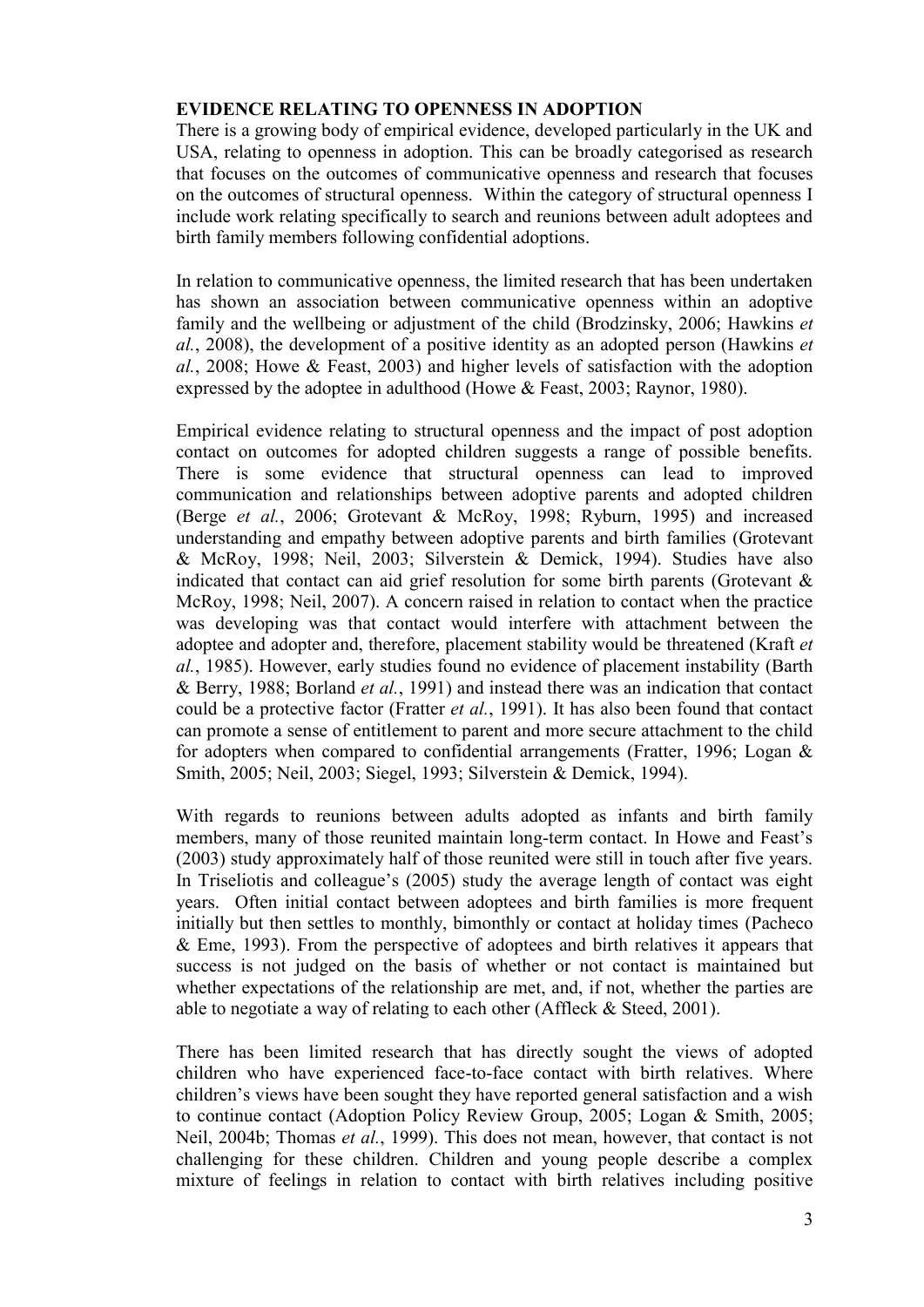feelings of happiness and excitement at the same time as more negative feelings of anxiety [\(Macaskill, 2002;](#page-11-8) [Neil, 2004b\)](#page-11-7). From the child's perspective, the benefits of contact include continuing a relationship with a birth relative to whom the child is emotionally attached, knowing that a birth relative is safe, increasing a child's understanding of a birth parent's difficulties and, therefore, reducing self-blame, assisting with identity issues, particularly when placements are transracial and gaining knowledge about why they were adopted, hearing and discussing their life story firsthand and learning about inherited traits [\(Fratter, 1996;](#page-10-12) [Macaskill, 2002\)](#page-11-8).

The support for structural openness does not amount to a call for the practice to be universal. Some children with no contact express satisfaction with such an arrangement and a small proportion are adamantly opposed to contact [\(Thoburn](#page-12-9) *et al.*[, 2000;](#page-12-9) [Thomas](#page-12-8) *et al.*, 1999). There is evidence that post-adoption contact between adopted children who have experienced neglect or abuse and birth relatives can present a complex set of benefits and risks and individual circumstances must be taken into account [\(Macaskill, 2002;](#page-11-8) [Sinclair](#page-12-10) *et al.*, 2005). Challenges include situations where a birth parent denies past abuse or avoids children's questions about the past, where birth relatives arrive late for contact, where siblings are unable to resolve feelings of guilt or anger relating to past abusive behaviours towards each other or where sibling contact exposes children to negative behaviours or sexual abuse [\(Macaskill, 2002\)](#page-11-8). Children also find contact very challenging when tensions between adults are apparent and where these remain unresolved [\(Fratter, 1996;](#page-10-12) [Macaskill, 2002\)](#page-11-8). Overall, children feel strongly that they should be listened to and fully involved in decisions relating to contact [\(Adoption Policy Review Group, 2005;](#page-9-0) [Fratter, 1996\)](#page-10-12). Accounts of adopters and birth relatives involved in direct contact also describe the great challenges of openness as well as the benefits [\(Logan &](#page-11-5)  [Smith, 2005;](#page-11-5) Neil *et al.*[, 2011;](#page-11-9) [Siegel, 1993\)](#page-12-6).

While the empirical evidence in relation to communicative and structural openness remains underdeveloped and such research is methodologically challenging [\(Neil &](#page-11-10)  [Howe, 2004;](#page-11-10) [Quinton](#page-12-11) *et al.*, 1997), increasingly the evidence suggests that there are potential benefits to be gained from such openness for adoptees, adopters and birth relatives where risks are managed. Benefits of openness have been indicated in a range of circumstances including historic adoptions and contemporary adoptions, adoption of infants and adoptions of older children from care.

# **AN EMERGING NARRATIVE OF HISTORICAL PROGRESS**

Within the UK more specifically, the dominant academic and professional narrative to emerge in relation to openness in adoption is one of historical progress. The old practices of confidential or closed adoption are associated with an undesirable past and contemporary practices of communicative and structural openness are promoted as good practice. As part of the preparation and assessment process adopters are routinely encouraged to expect that openness will be a feature of adoptive family life [\(Logan, 2010;](#page-11-11) Lowe *et al.*[, 1999\)](#page-11-12) . Historical progress, therefore, is defined both in terms of the increasing ubiquity of openness and the growing evidence base to support such practices. A closer look at the evidence, however, suggests that this narrative of progress is problematic.

Although no comprehensive data exist, it is widely accepted that ongoing contact between adopters and birth relatives became more commonplace from the 1980s onwards [\(Parker, 1999\)](#page-12-12). In the absence of national statistical data, the figure that is widely quoted is that 70% of children adopted from care in the UK today are likely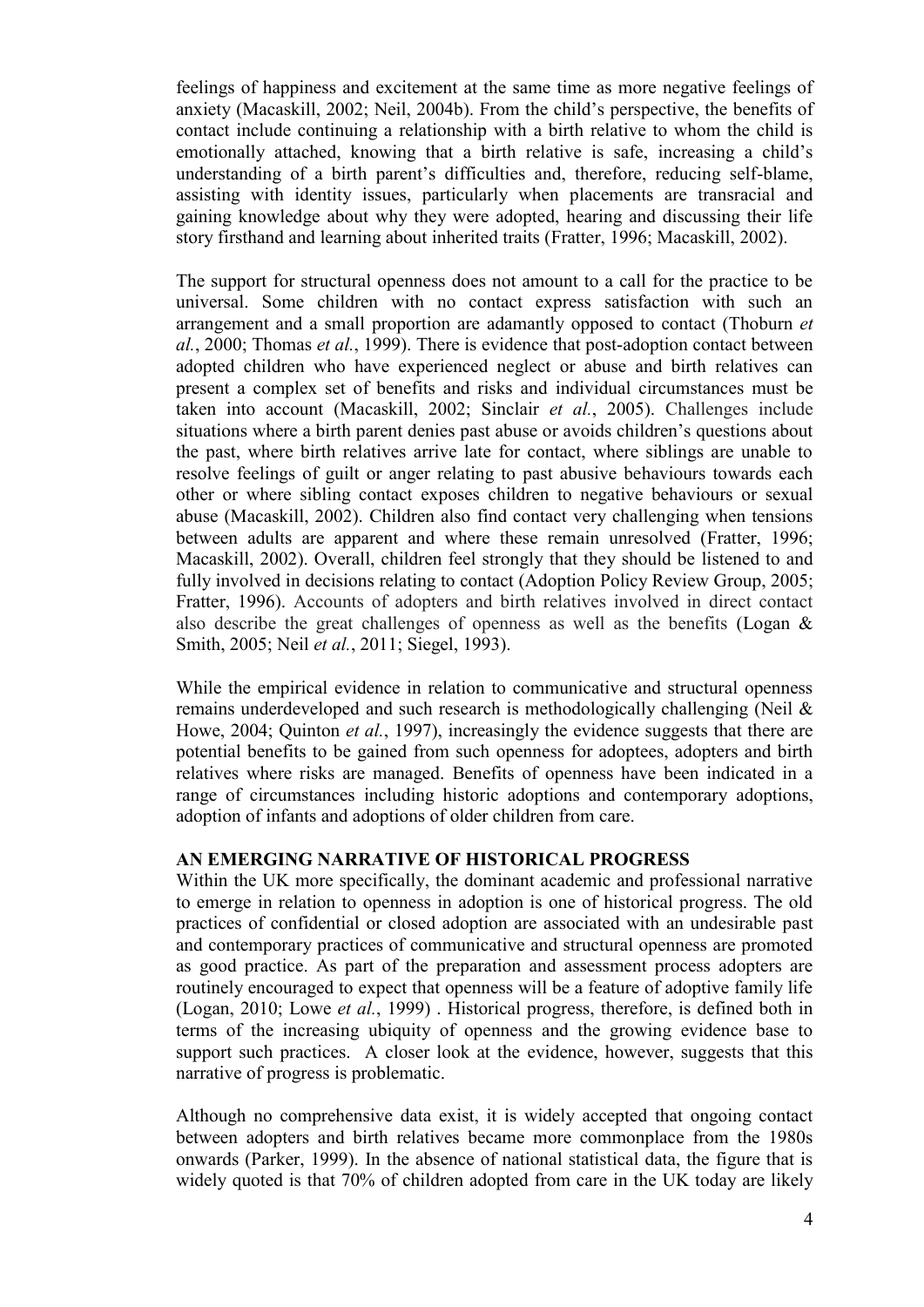to have some form of contact with their birth family, whether direct or indirect [\(Performance and Innovation Unit, 2000\)](#page-12-13). The headline figure of 70%, at first sight, appears to uphold the narrative of progress and suggests that openness has become the norm. However, on closer examination of the detail of contact, progress can, at best, be described as modest.

Rates of direct contact following the adoption of children from care reported from empirical research vary from study to study. Lowe et al [\(1999\)](#page-11-12) found that around 39% of children adopted over the age of five had direct contact with an adult birth family member. Neil's [\(2002a\)](#page-11-13) study of children aged four and under found that 17% of children had a plan for direct contact. However, Neil also reported that rates of direct contact varied from agency to agency, the lowest rate being 0% and the highest 25%. Taken together, these figures suggest that perhaps as few as one in five children adopted from public care or more optimistically one in three children have the opportunity for face-to-face contact with birth relatives, such as birth parents, grandparents, siblings and extended family members following their legal adoption. As many as two thirds or perhaps even four fifths do not. Direct contact appears to be more common for the minority of children adopted at an older age. Selwyn et al's [\(2006\)](#page-12-14) study reported rates of direct contact at 55% for a group of children adopted at a mean age of seven years and five months. Recent figures, though, indicate that around three quarters of children are between age one and four when adopted [\(Department for Education, 2012b\)](#page-10-14).

Where a post-adoption direct contact arrangement is in place, this typically involves a one or two hour meeting once or twice a year (Neil *et al.*[, 2011\)](#page-11-9). Questions have been raised about the quality of such contacts. Where contact is positive and trust develops between families contact may be extended and become more open [\(Neil,](#page-11-7)  [2004b\)](#page-11-7). However there is also evidence that the frequency of contact can decrease over time in some situations [\(Neil, 2004b;](#page-11-7) Neil *et al.*[, 2011;](#page-11-9) [Selwyn, 2004\)](#page-12-15). Neil's [\(2004b\)](#page-11-7) research found at wave two that 21% of contact arrangements had ceased and 9% were erratic. This was more common where contact was with a birth parent. This may in part be explained by difficulties experienced by birth parents such as mental illness and drug and alcohol related issues [\(Neil, 2004b\)](#page-11-7) but also raises questions about the adequacy of the support available to birth relatives involved in contact arrangements (Neil *et al.*[, 2011\)](#page-11-9). Studies have revealed much lower levels of contact with birth fathers and extended family members [\(Neil, 2004b;](#page-11-7) [Selwyn](#page-12-14) *et al.*, [2006\)](#page-12-14).

Reunions also continue to be a challenging aspect of adoptive family life. Several studies have revealed that adoptees' loyalty to adoptive parents, fear of hurting them and fear of losing them deter them from searching (Howe  $\&$  Feast, 2003; Pacheco  $\&$ [Eme, 1993;](#page-11-6) [Roche & Perlesz, 2000;](#page-12-16) [Sobol & Cardiff, 1983\)](#page-12-17). Adopters fear that search and reunion will have a negative effect on the adoptee, it will negatively affect the relationship between adopter and adoptee and the birth family may threaten the adoptive family [\(Pacheco & Eme, 1993\)](#page-11-6). While these fears are not borne out by evidence, they continue to influence behaviour. The Adoption Contact Register was established in 1989 to enable adopted adults and birth parents to register their willingness for contact the adoption contact register. In the period between its introduction on 1st May 1991 and  $30<sup>th</sup>$  June 2001 20,000 adoptees and 8,500 birth relatives joined the register. In that same period, however, only 539 links were made. It is notable that much larger numbers of adoptees have registered than have birth relatives [\(Office for National Statistics, 2001\)](#page-11-14).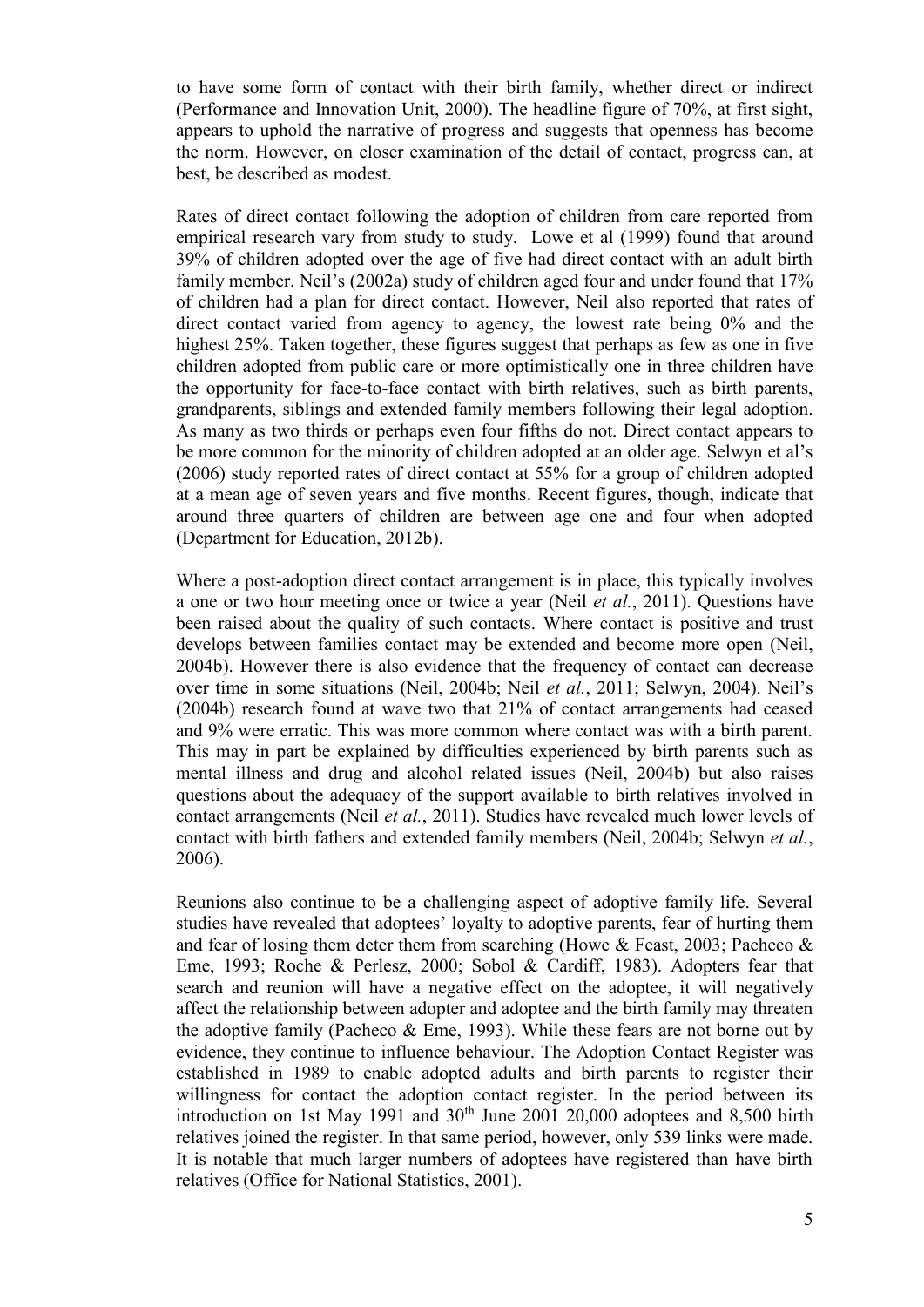Indirect contact is more common than direct contact and can be said to have become the standard plan for children adopted from care [\(Neil, 2004a\)](#page-11-15). Reported rates of indirect contact following adoption have varied between 56% [\(Selwyn](#page-12-14) *et al.*, 2006) and 77% (Lowe *et al.*[, 1999\)](#page-11-12). Neil [\(2002b\)](#page-11-16) reported that letterbox contact was planned for 86% of children placed for adoption although the actual figure following legal adoption is not known. The typical expectation is that indirect contact will involve an exchange of letters, cards or gifts between adoptive and birth families through a professional agency. Some concerns have been raised about the quality of indirect contact arrangements for some families. Neil and colleagues [\(Neil, 2004a;](#page-11-15) [Young & Neil, 2004\)](#page-12-18) identified a number of potential issues including a lack of involvement of the child in such contact arrangements and variations in the efficiency and appropriateness of procedures used by agencies. Also, despite a stated goal of indirect contact being information exchange often the communication is oneway, from adopter to birth relatives. Birth relatives have reported difficulties writing contact letters due to uncertainty about what to write and overwhelming emotions. Indirect or letterbox contact is assumed by professionals to be less contentious and, therefore, easier to manage than direct contact. However, research suggests that it can be complex and it requires careful planning and support and this may not always be provided [\(Neil, 2004a;](#page-11-15) [Selwyn, 2004;](#page-12-15) [Young & Neil, 2004\)](#page-12-18).

With regards to communicative openness, the evidence suggests that some adoptive parents and their adopted children struggle to achieve the level of communicative openness to which they and professionals aspire [\(Howe & Feast, 2003;](#page-11-0) [Palacios &](#page-11-17)  [Sanchez-Sandoval, 2005\)](#page-11-17). Both adopters and adoptees commonly report discomfort discussing adoption [\(Hawkins](#page-11-2) *et al.*, 2008; [Howe & Feast, 2003\)](#page-11-0)(AUTHOR 2008) and adoption-related conversations can be infrequent [\(Palacios & Sanchez-Sandoval,](#page-11-17)  [2005\)](#page-11-17).

### **PROBLEMATIZING THE NARRATIVE OF PROGRESS**

It appears that some progress can be claimed in terms of the growing evidence base for openness and the increased frequency of such practices. Given the widespread academic and professional support for openness in adoption, however, a question remains – why has progress not been greater? One possible explanation is the increasingly complex needs of adopted children and their birth relatives. However, this explanation does not stand up to scrutiny as previous research has found little relationship between the needs of the child and the plan for contact [\(Neil, 2004b\)](#page-11-7). I suggest that a more persuasive explanation relates to the social and cultural context within which adoption operates. In particular, I wish to focus on the ways in which openness challenges deeply held cultural beliefs regarding the nature of kinship within western societies. Two social anthropologists have been at the forefront of developing a cultural analysis of post adoption relationships within the context of increasing openness, namely, Judith Modell, and Janet Carsten. Modell and Carsten developed analyses of the confidential model of infant adoption and the experiences of adult adoptees and birth mothers of post-adoption reunions.

Modell [\(1994\)](#page-11-18) undertook extensive fieldwork interviewing adult adoptees, adoptive parents and birth family members in the 1980s and 1990s. She examined the operation of what she calls the 'as if' principle within confidential adoptions. This refers to the requirement that adoptees act 'as if' born to adoptive parents, adoptive parents act 'as if' biologically related to the adoptee, and birth parents act 'as if' childless. Within this model of adoption the adoptive family is intended to substitute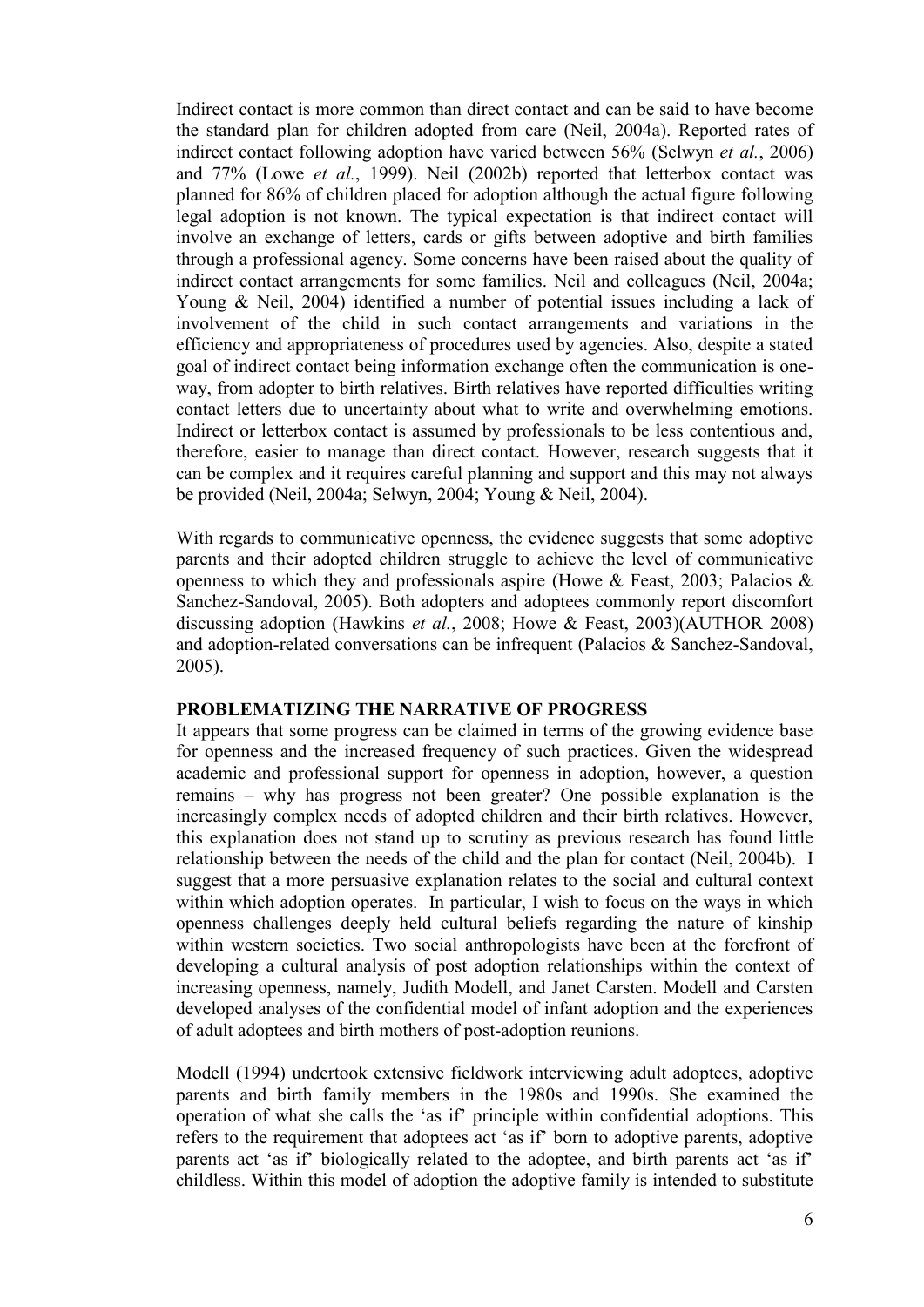the birth family totally and permanently. Her research exposed the contradictions between the aspirations of the 'as if' principle and the reality of the life experiences of adoptees, birth parents and adopters.

Birth mothers described the contradictions of being a childless parent, their pregnancy being concealed or made invisible, their experience of labour and birth not being recognised or discussed and feeling infantilised by parents and professionals. Adopters highlighted the difficulties of the adoption application process as an alternative transition into parenthood. Adoptees spoke about the contradictions within the 'chosen child' story commonly told to adoptees by adoptive parents. These stories routinely excluded birth parents in an effort to avoid the painful contradiction of having to be given up to be chosen.

Modell's analysis suggested that the 'as if' model of adoption was unsustainable for members of the adoption triad. Instead confidential adoption was characterised by uncertainty and ambiguity regarding family relationships. Modell's research also suggested that this ambiguity was not eased following reunions between adult adoptees and birth parents. While reunions were experienced positively by those involved, both adoptees and birth parents spoke of their confusion about the status they should have and the role they should play in each other's lives. Should they be friends, part of the extended family, social or biological parents and whichever role they took on, how should they then act? Modell's analysis suggested that relationships that were based on biology alone were flimsy. For birth parents, reunions exposed the importance of doing family together 'over the years' in order to achieve a sense of kinship.

The starting point for Carsten's research was the conceptualisation of adoption, within social anthropology, as 'fictive kinship' [\(Carsten, 2004\)](#page-10-15). The term 'fictive' has a range of meanings including *fictitious, pretend* and *sham* as well as *fashioned* or *made*. The term recognises the possibility of social kinship, however, it also suggests that such kinship is inferior to biological relatedness. Like Modell, Carsten's research focused on the experiences of adults adopted in infancy and later reunited with birth relatives. The narratives of adoptees both confirmed and challenged the assertion that biological connectedness is given primacy within Western cultures [\(Carsten, 2000\)](#page-10-16). Carsten observed that adoptees had gone to considerable lengths to trace birth relatives and placed importance on seeking out physical family resemblances and information about genetic inheritance. However, the relationships rekindled as a result of adoption reunions often lacked emotional depth, meetings between adoptees and birth relatives tending to be infrequent and somewhat formal. This appeared to confirm the inadequacy of a biological connection alone as a basis for kinship. Adoptees' narratives distinguished the 'right to parent' that is somehow earned through sustained nurturing over time and the lack of right to parent of estranged and subsequently reunited birth parents. Birth, the traditional symbol of kinship, had become disconnected from its usual cultural meaning of longevity, certainty, obligation and enduring solidarity as a result of the adoption process.

Building on Modell and Carsten's cultural analyses AUTHOR AND AUTHOR (2008, 2011, 2012) have focussed on both confidential adoptions in the 1970s and 80s and contemporary adoptions of older children from care. Their research has suggested an inherent fragility within post-adoptive relationships, regardless of the model of adoption and level of post-adoption contact. The main source of fragility appears to be the ambiguous social status of such relationships (AUTHORS 2012).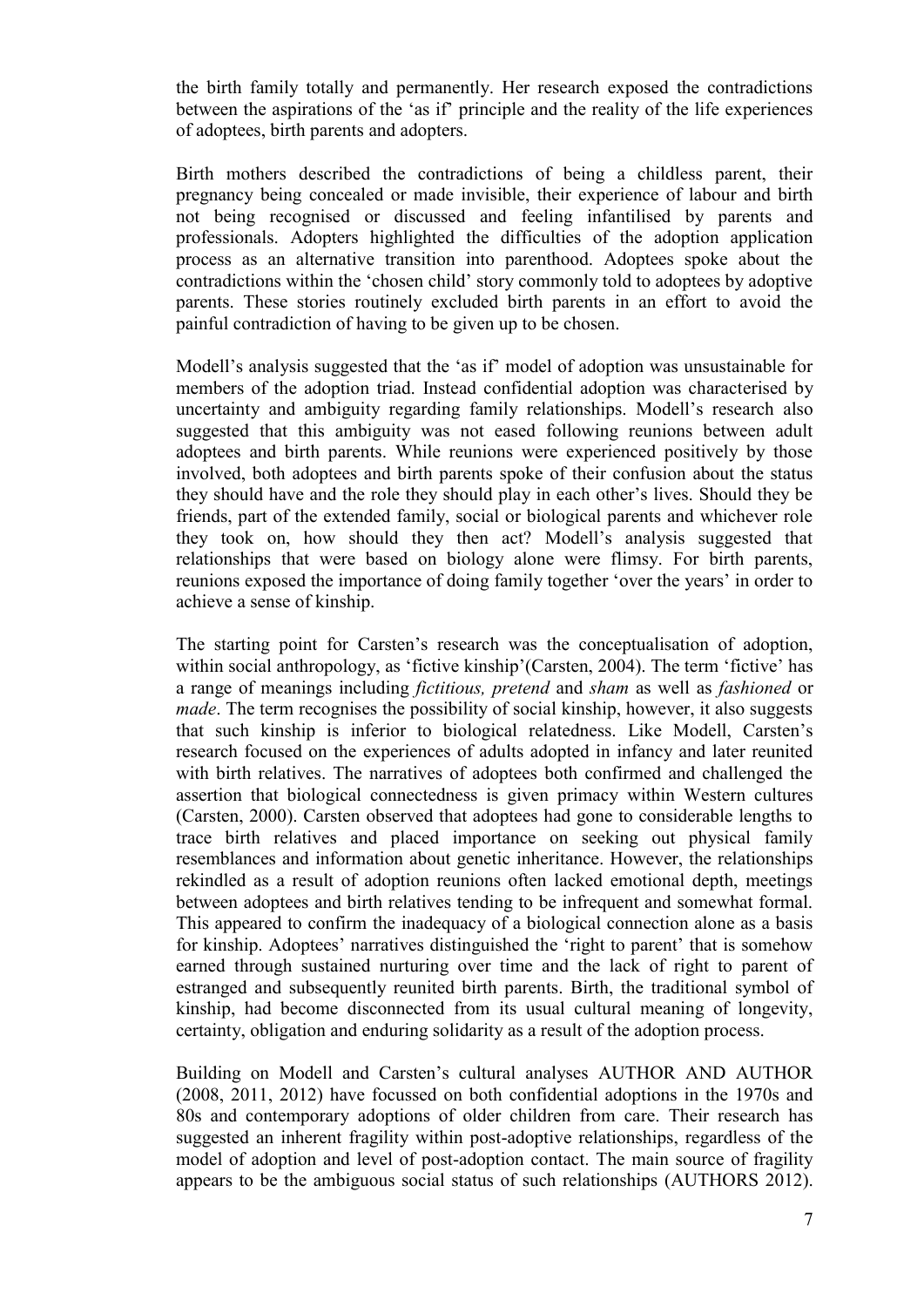While family relationships between adopted children and adoptive parents are legally sanctioned, day-to-day social encounters often reinforce the fictive nature and, therefore, perceived inferiority of these relationships when compared to biological kinship. AUTHORS (2008) report that several adoptive parents described incidents where schools had set assignments that involved drawing a family tree, writing a story about where you come from and reading it out in class, or bringing in baby photographs to talk about in class. These exercises, with biological kinship as their model, proved difficult and sometimes painful for children with gaps in knowledge about their background and origins. This included children adopted as infants decades ago and children adopted at older ages from care more recently. Teachers were often unaware of the potential impact of such assignments for adopted children and they often led to adoptees spontaneously revealing their adoptive status to classmates which in turn led to classmates asking rather blunt questions about the reasons for the child's adoption. Adopters also spoke of bullying of adopted children and taunts such "*you've got a fake family".(AUTHORS 2011)*

The ambiguous status of relationships was not just experienced by adoptive families, however. There was evidence of equal uncertainty regarding the legitimacy of biological kinship following adoption. It appeared that contact between adoptive families and birth relatives, although assumed to maintain post adoption relationships, often exposed the disconnections within relationships. Occasional direct contact between adopted children and birth relatives often served to highlight a loss of day-to-day intimacy between the parties (AUTHORS 2011). In addition, indirect contact appeared to accentuate the loss of current and intimate knowledge of family members following adoption. For example, adopted children received gifts from birth parents with whom they had no direct contact that did not reflect a child's interests and were not always age appropriate. Such gifts, therefore, undermined the cultural belief that biological connectedness is stronger and more enduring than social kinship (AUTHOR 2012).

What begins to emerge from these analyses is an alternative narrative told from the perspective of members of the adoption triad. These accounts reframe openness – not as post-adoption contact or communication – but as a radical challenge to the dominant model of kinship within western societies. From this alternative position the current narrative of progress appears somewhat overstated. Instead I suggest that the persistent feature of adoption throughout this historical period, can be more accurately described as a state of enduring ambiguity regarding the nature of post adoption relationships. This appears to persist regardless of the level or type of contact (AUTHOR 2011). It is also noteworthy that this has endured across an historical period which has seen great changes in adoption practice in terms of the needs of children requiring adoptive families and the needs of birth parents and more widespread social shifts in terms of changing family structures and increased family diversity.

This reformulation of adoption openness clearly has significant implications for adoptive family life. Kirk [\(1964\)](#page-11-19) described adoptive parents as pioneers of parenting. The work of Carsten, Modell and AUTHORS suggests that this requirement to innovate persists for adoptive parents despite the social context being somewhat different from that of Kirk's time. In addition, the analysis developed here suggests that openness places demands not just on adoptive parents but on all members of the adoption triad to forge new ways of doing adoptive kinship. Questions remain, however, about the role of policy in promoting, regulating and supporting openness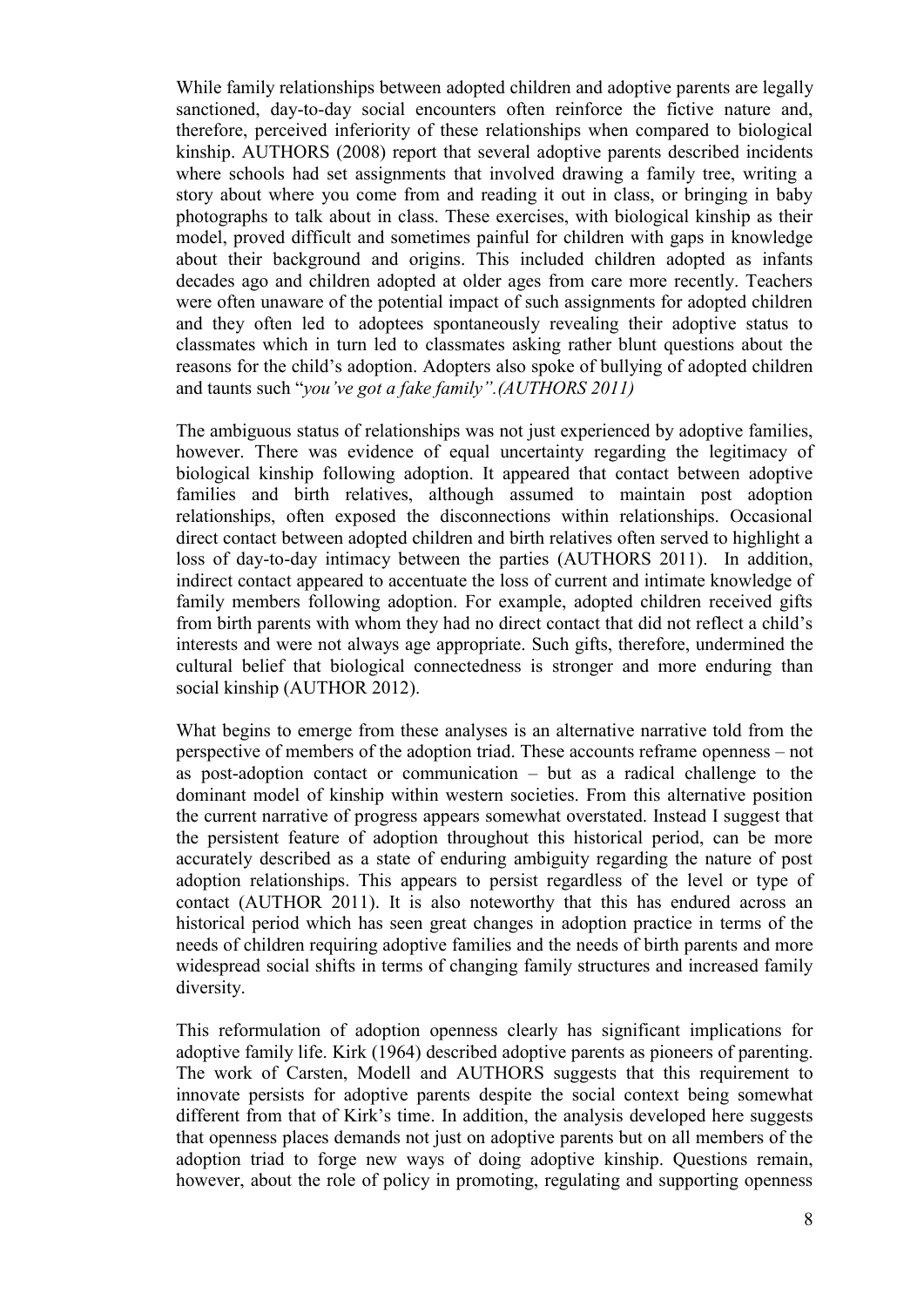in adoption and the role of practitioners in supporting members of the adoption triad in this task.

## **FUTURE DIRECTIONS FOR OPENNESS IN ADOPTION?**

It is apparent from what I have suggested above that progress with regards to openness in adoption does not rely on doing more of the same but instead requires a more critical engagement with openness as a culturally specific and potentially problematic social process. I further suggest that uncertainty regarding the nature of post adoption relationships persists not only in the minds of adopters, adoptees and birth relatives but also within the minds of adoption practitioners and policy makers. The final section of this paper considers the implications of the analysis developed here for adoption policy.

Current UK legislation neither promotes nor discourages contact between adoptive and birth families allowing arrangements to be led by individual circumstances. However, a recent consultation released by the Westminster government on post adoption contact signalled a desire to restrict post-adoption contact arrangements where this is considered to be in a child's best interests [\(Department for Education,](#page-10-17)  [2012a\)](#page-10-17). Proposals within the document included introducing the possibility of a 'no contact' order granted alongside an adoption order and creating a more demanding 'permission filter' where a birth parent wishes to apply for a contact order. In the introduction to the consultation paper regarding contact the government's adoption advisor Sir Martin Narey stated:

*…the more I have read the extensive research which is available, the more I have become concerned that, although it is invariably well intentioned, contact harms children too often…*

*… I believe that contact should happen much less frequently by the time a child receives a Placement Order. At this point, reunification with the birth family is only a remote possibility. Contact should happen only when it is, demonstrably, in the child's interests. And after adoption, birth family contact, including letterbox contact, should only take place when the adoptive parents are satisfied that it continues to be in the interests of their child.*

Sir Martin's statement rightly foregrounds the best interests of the child but treats this concept as unproblematic. It takes little account of evidence regarding the complex interplay of risks and benefits of contact, the individual circumstances of children and families or the changing needs of individuals across the lifecourse. Sir Martin also implies that the value of contact is questionable where reunification with the birth family is unlikely. The model of adoption implicit within his statement is one of family substitution. He has in the past expressed this view more explicitly stating that adopters should be regarded as the "*real and only*" parents [\(Narey, 2011\)](#page-11-20). Such a conceptualisation of adoption is at odds with the notion of dual connection to both the adoptive and birth family [\(Brodzinsky, 2005\)](#page-10-6). Instead it implies a shift back towards an 'as if' model of adoption [\(Modell, 1994\)](#page-11-18). I argue that a shift back towards a model of adoption as 'family substitution' would do little to address the contradictions of adoptive kinship highlighted by Modell, Carsten and AUTHORS that are experienced by members of the adoption triad involved in both historical and contemporary adoptions. Instances of the 'as if' model of adoption within policy proposals should instead be challenged and resisted.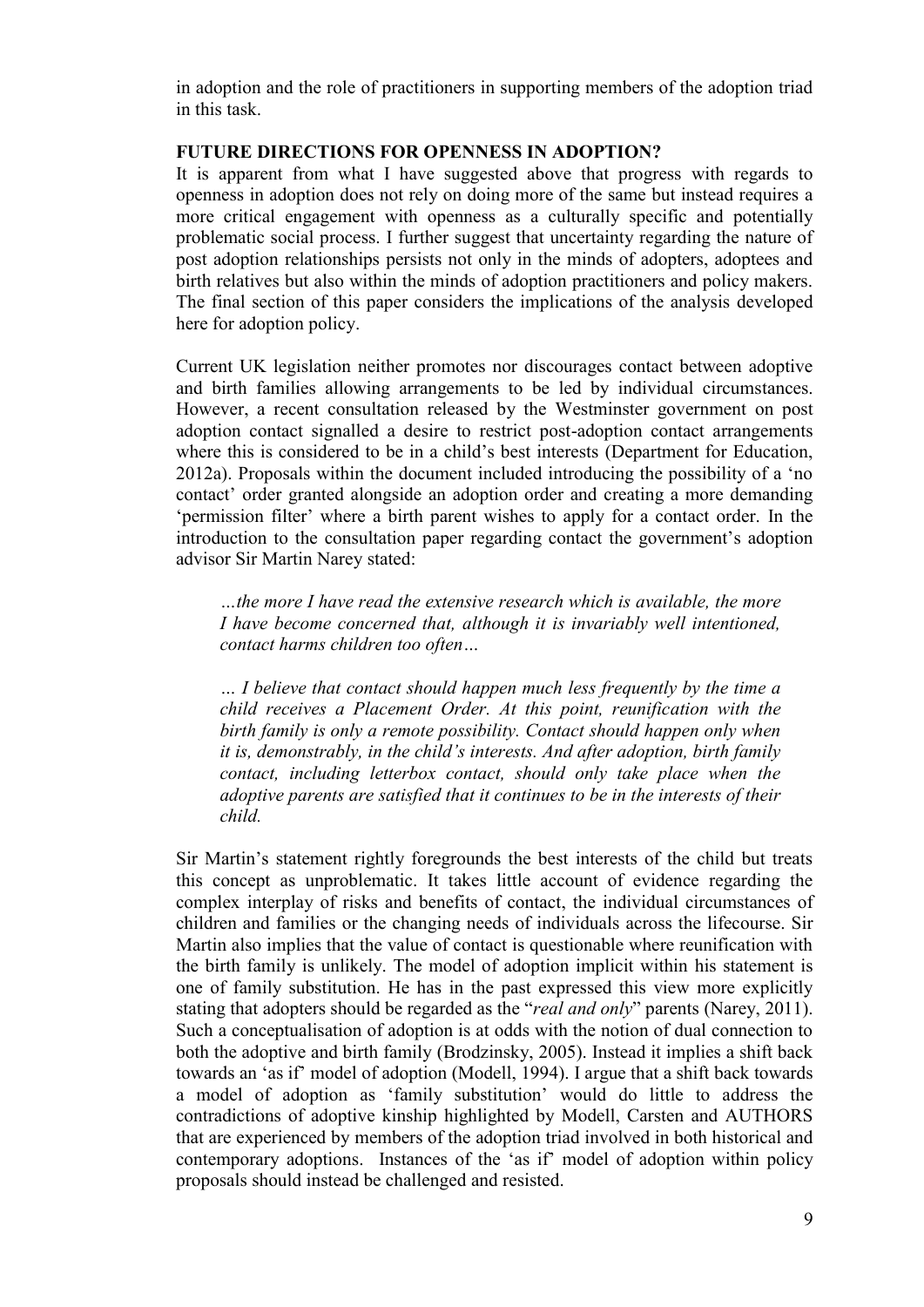Further evidence of the government's acceptance of an 'as if' model of adoption is apparent from the relative absence of birth relatives' concerns within current adoption reforms [\(Kirton, 2013\)](#page-11-21). Recent policy agendas have focused on the experiences of adoptive parents in relation to assessment, advice and information, matching and post-adoption support. There has been little attention to the long-term needs of birth relatives following adoption. The invisibility of birth parents in the adoption process is apparent in the Evidence Pack produced in relation to the Children and Families Bill which reports statistics relating to the characteristics of adopters and adoptees and then states:

"The Department for Education does not collect any information on the characteristics of the birth parents of adopted children." [\(Department for](#page-10-18)  [Education, 2013, p. 10\)](#page-10-18)

This is particularly concerning given the evidence that the needs of birth relatives can be significant and that post-adoption contact relies heavily on the quality of the relationships between the adults involved in such arrangements (Neil *et al.*[, 2011\)](#page-11-9). I suggest that much greater attention is needed to the development of sensitive support and interventions for *all* members of the adoption triad engaged in the process of remodelling family relationships. While there can be no prescriptions around openness [\(Grotevant & McRoy, 1998\)](#page-10-2), more emphasis is needed on the quality of such experiences, the meaning of adoption for those involved and the development of imaginative new forms of relatedness.

### **CONCLUSIONS**

In this paper I have argued that claims of progress with regards to openness in adoption have been somewhat overstated. Evidence suggests that adoptive families continue to struggle with the challenges of communicative and structural openness and significant numbers of children have no contact or limited contact with birth relatives following adoption. Where contact does take place, the quality of these arrangements is sometimes questionable and support can be inadequate. Adoption is increasingly being promoted as a means of meeting the needs of vulnerable children who can no longer live within their biological family. Much of the policy emphasis has been on avoiding delays to secure a stable loving home for children at the earliest opportunity. I suggest that current government reforms do little to address the contradictions of adoptive kinship faced by members of the adoption triad and are likely to threaten rather than promote further progress regarding openness in adoption. In order for adoption to be experienced positively and to be adequately supported, policy makers must be prepared to engage more critically with the historical legacy of confidential adoption and the sensitivities associated with openness.

### **REFERENCES**

<span id="page-9-0"></span>AUTHOR 2008 AUTHOR 2011 AUTHOR 2012 Adoption Policy Review Group. (2005) Adoption: better choices for our children. Adoption Policy Review Group Report of Phase II. Scottish Executive, Edinburgh.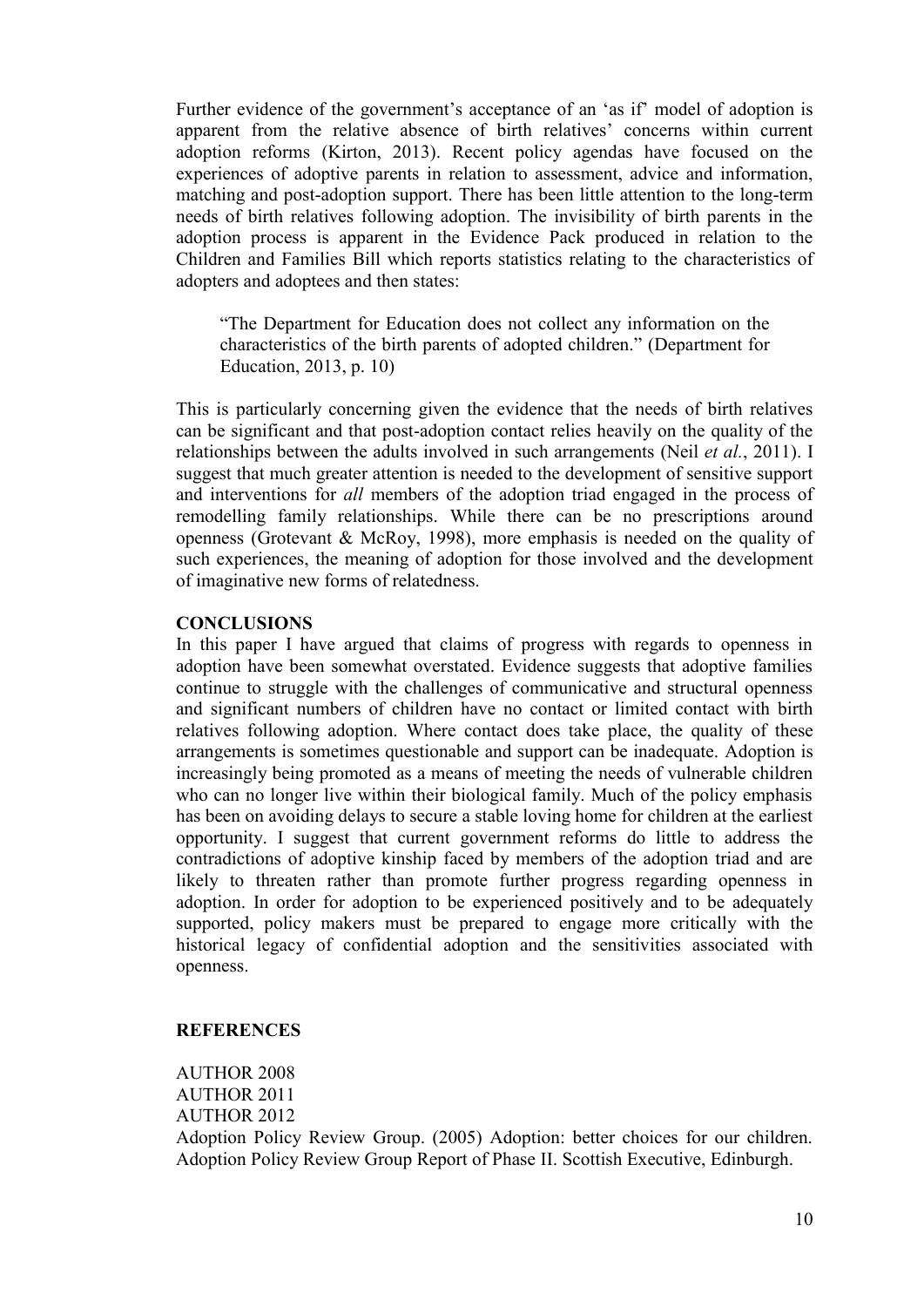<span id="page-10-13"></span>Affleck, M.K. & Steed, L.G. (2001) Expectations and Experiences of Participants in Ongoing Adoption Reunion Relationships: A Qualitative Study. *American Journal of Orthopsychiatry*, **71**, 38-48.

<span id="page-10-1"></span>Baran, A., Pannor, R. & Sorosky, A. (1977) The lingering pain of surrendering a child. *Psychology Today*, **11**, 58-60.

<span id="page-10-9"></span>Barth, R. & Berry, M. (1988) *Adoption and Disruption: Rates, Risks and Responses*. Aldine de Gruyter, New York.

<span id="page-10-8"></span>Berge, J.M., Mendenhall, T.J., Wrobel, G.M., Grotevant, H.D. & McRoy, R.G. (2006) Adolescents' Feelings about Openness in Adoption: Implications for Adoption Agencies. *Child Welfare*, **LXXXV**, 1011-1039.

<span id="page-10-10"></span>Borland, M., O'Hara, G. & Triseliotis, J. (1991) Permanency Planning and Disruptions in the Lothian Region. Department of Social Policy and Social Work, University of Edinburgh. In: *The outcome of permanent family placements in two Scottish local authorities.* (ed Central Research Unit Papers). Scottish Office, Edinburgh.

<span id="page-10-7"></span>Brodzinsky, D. (2006) Family Structural Openness and Communication Openness as Predictors in the Adjustment of Adopted Children. *Adoption Quarterly*, **9**, 1-18.

<span id="page-10-6"></span>Brodzinsky, D.M. (2005) Reconceptualizing Openness in Adoption: Implications for Theory, Research and Practice. In: *Psychological Issues in Adoption: Research and Practice* (eds D.M. Brodzinsky & J. Palacios). Praeger, Westport, Connecticut.

<span id="page-10-4"></span>Brodzinsky, D.M., Singer, L.M. & Braff, A.M. (1984) Children's Understanding of Adoption. *Child Development,*, **55**, 869-878.

<span id="page-10-16"></span>Carsten, J. (2000) 'Knowing Where You've Come from': Ruptures and Continuities of Time and Kinship in Narratives of Adoption Reunions *The Journal of the Royal Anthropological Institute*, **6**, pp. 687-703.

<span id="page-10-15"></span>Carsten, J. (2004) *After Kinship*. Cambridge University Press, Cambridge.

<span id="page-10-17"></span>Department for Education. (2012a) Contact arrangements for children: a call for views. Department of Education. Retrieved from https:/[/www.education.gov.uk/publications/standard/publicationDetail/Page1/DFE-](http://www.education.gov.uk/publications/standard/publicationDetail/Page1/DFE-30011-2012)[30011-2012](http://www.education.gov.uk/publications/standard/publicationDetail/Page1/DFE-30011-2012) 1st Aug 2012, London.

<span id="page-10-14"></span>Department for Education. (2012b) Statistical First Release: Children Looked After by Local Authorities in England (including adoption and care leavers) - year ending 31 March 2012. Department for Education, London.

<span id="page-10-18"></span>Department for Education. (2013) Evidence Pack. Adoption Reform: Children and Families Bill 2013. Department for Education Accessed at [http://media.education.gov.uk/assets/files/pdf/a/adoption%20-](http://media.education.gov.uk/assets/files/pdf/a/adoption%20-%20evidence%20of%20impact.pdf)

[%20evidence%20of%20impact.pdf](http://media.education.gov.uk/assets/files/pdf/a/adoption%20-%20evidence%20of%20impact.pdf) 12 April 2013, London.

<span id="page-10-0"></span>Fisher, A.P. (2003) Still "Not Quite As Good As Having Your Own"? Towards A Sociology of Adoption. . *Annual Review of Sociology*, 335-361.

<span id="page-10-12"></span>Fratter, J. (1996) *Adoption with Contact. Implications for policy and practice*. British Agencies for Adoption and Fostering, London.

<span id="page-10-11"></span>Fratter, J., Rowe, J., Sapsford, D. & Thoburn, J. (1991) *Permanent Family Placement: A Decade of Experience*. BAAF, London.

<span id="page-10-2"></span>Grotevant, H.D. & McRoy, R.G. (1998) *Openness in adoption: Exploring family connections*. Sage, Thousand Oaks, CA.

<span id="page-10-3"></span>Grotevant, H.D., Perry, Y.V. & McRoy, R.G. (2005) Openness in Adoption: Outcomes for Adolescents within Their Adoptive Kinship Networks. In: *Psychological Issues in Adoption. Research and Practice.* (eds D.M. Brodzinsky & J. Palacios). Praeger, Westport, Connecticut.

<span id="page-10-5"></span>Hajal, F. & Rosenberg, E.B. (1991) The family life cycle in adoptive families. *American Journal of Orthopsychiatry*, **61**, 78-85.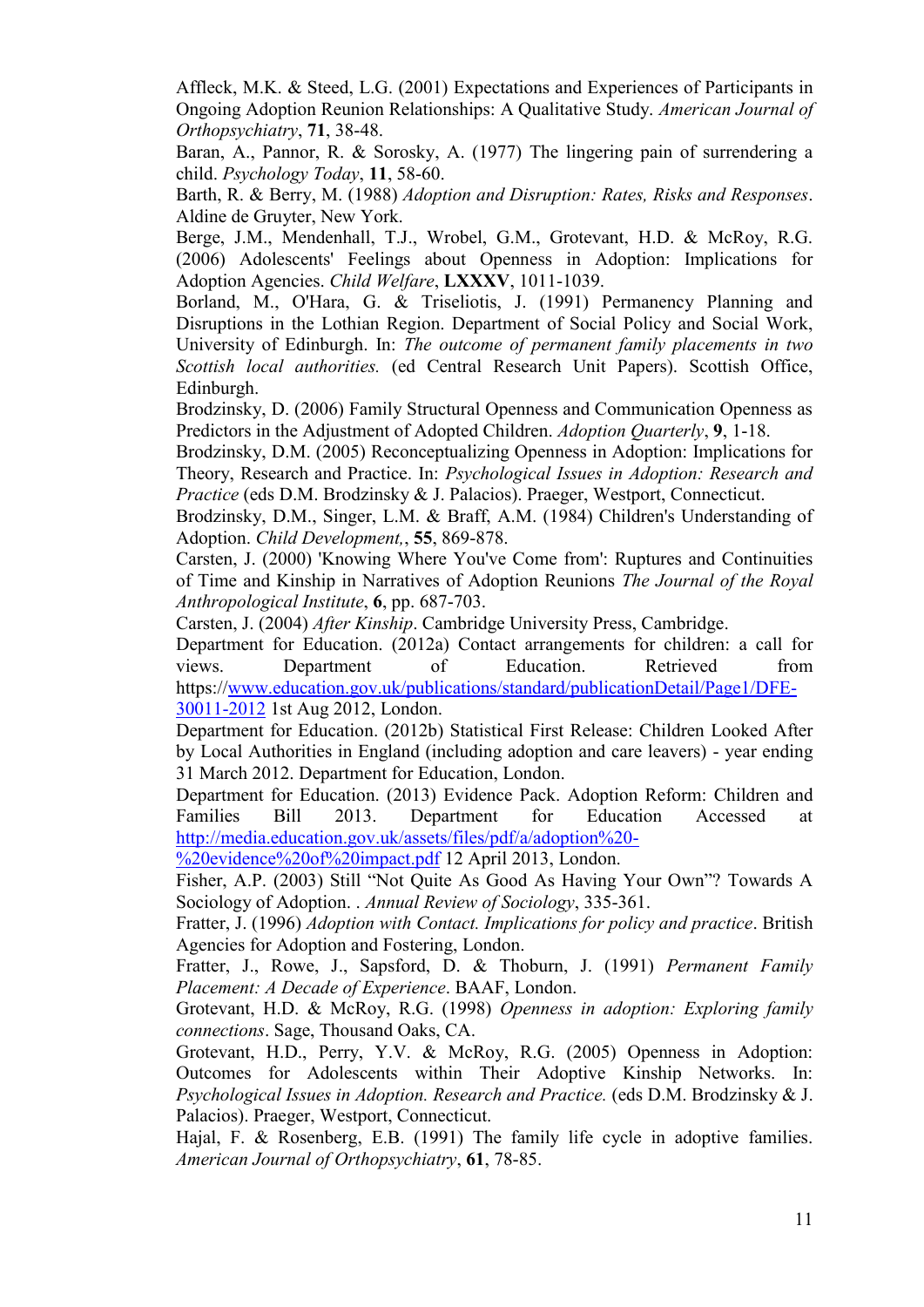<span id="page-11-2"></span>Hawkins, A., Beckett, C., Rutter, M., Castle, J., Groothues, C., Kreppner, J., Stevens, S. & Sonuga-Barke, E. (2008) Communicative Openness About Adoption and Interest in Contact in a Sample of Domestic and Intercountry Adolescent Adoptees. *Adoption Quarterly*, **10**, 131-156.

<span id="page-11-0"></span>Howe, D. & Feast, J. (2003) *Adoption, Search and Reunion: the long-term experience of adopted adults*. BAAF, London.

<span id="page-11-19"></span>Kirk, D. (1964) *Shared Fate. A Theory of Adoption and Mental Health*. Free Press, New York.

<span id="page-11-21"></span>Kirton, D. (2013) 'Kinship by design' in England: reconfiguring adoption from Blair to the coalition *Child & Family Social Work*, **18**, 97-106.

<span id="page-11-4"></span>Kraft, A., Palumbo, J., Mitchell, D., Woods, P. & Schmidt, A. (1985) Some theoretical considerations on confidential adoptions. Part 2: The adoptive parent. *Child and Adolescent Social Work*, **2**, 69-82.

<span id="page-11-11"></span>Logan, J. (2010) Preparation and planning for face-to-face contact after adoption: the experience of adoptive parents in a UK study. *Child & Family Social Work*, **15**, pp 315–324.

<span id="page-11-5"></span>Logan, J. & Smith, C. (2005) Face-to-Face Contact Post Adoption: Views from the Triangles. *British Journal of Social Work*, **35**, 3-35.

<span id="page-11-12"></span>Lowe, N., Murch, M., Borkowski, M., Weaver, A., Beckford, V. & Thomas, C. (1999) *Supporting Adoption - Reframing the Approach*. BAAF, London.

<span id="page-11-8"></span>Macaskill, C. (2002) *Safe Contact? Children in permanent placement and contact with their birth relatives.* Russell House Publishing Ltd., Lyme Regis, Dorset.

<span id="page-11-18"></span>Modell, J. (1994) *Kinship with strangers : adoption and interpretations of kinship in American culture*. University of California Press, Berkeley.

<span id="page-11-20"></span>Narey, M. (2011) The Narey Report on Adoption: Our blueprint for Britain's lost children. The Times, 5 July 2011.

<span id="page-11-13"></span>Neil, E. (2002a) Contact after adoption. The role of agencies in making and supporting plans. *Adoption and Fostering*, **26**, 25 - 38.

<span id="page-11-16"></span>Neil, E. (2002b) Contact after Adoption: The role of agencies in making and supporting plans. *Adoption & Fostering*, **26**, 25-38.

<span id="page-11-3"></span>Neil, E. (2003) Understanding Other People's Perspectives: Tasks for Adopters in Open Adption. *Adoption Quarterly*, **6**, 3-30.

<span id="page-11-15"></span>Neil, E. (2004a) The 'Contact After Adoption' Study: Indirect Contact. In: *Contact in adoption and permanent foster care. Research, theory and practice* (eds E. Neil & D. Howe). BAAF, London.

<span id="page-11-7"></span>Neil, E. (2004b) The "Contact after Adoption" study: face-to-face contact. In: *Contact in adoption and permanent foster care. Research, theory and practice* (eds E. Neil & D. Howe). BAAF, London.

<span id="page-11-1"></span>Neil, E. (2007) Post-Adoption Contact and Openness in Adoptive Parents' Minds: Consequences for Children's Development. *British Journal of Social Work*, **Advanced Access published August 8 2007; doi:10.1093/bjsw/bcm087**.

<span id="page-11-9"></span>Neil, E., Cossar, J., Jones, C., Lorgelly, P. & Young, J. (2011) *Supporting direct contact after adoption*. BAAF, London.

<span id="page-11-10"></span>Neil, E. & Howe, D. eds. (2004) *Contact in adoption and permanent foster care. Research, theory and practice*. BAAF, London.

<span id="page-11-14"></span>Office for National Statistics. (2001) Population Trends 106. The Stationery Office, London.

<span id="page-11-6"></span>Pacheco, F. & Eme, R. (1993) An Outcome Study of the Reunion between Adoptees and Biological Parents. *Child Welfare*, **72**, 53-64.

<span id="page-11-17"></span>Palacios, J. & Sanchez-Sandoval, Y. (2005) Beyond Adopted/Nonadopted Comparisons. In: *Psychological Issues in Adoption. Research and Practice* (eds D.M. Brodzinsky & J. Palacios). Praeger, Westport, Connecticut.